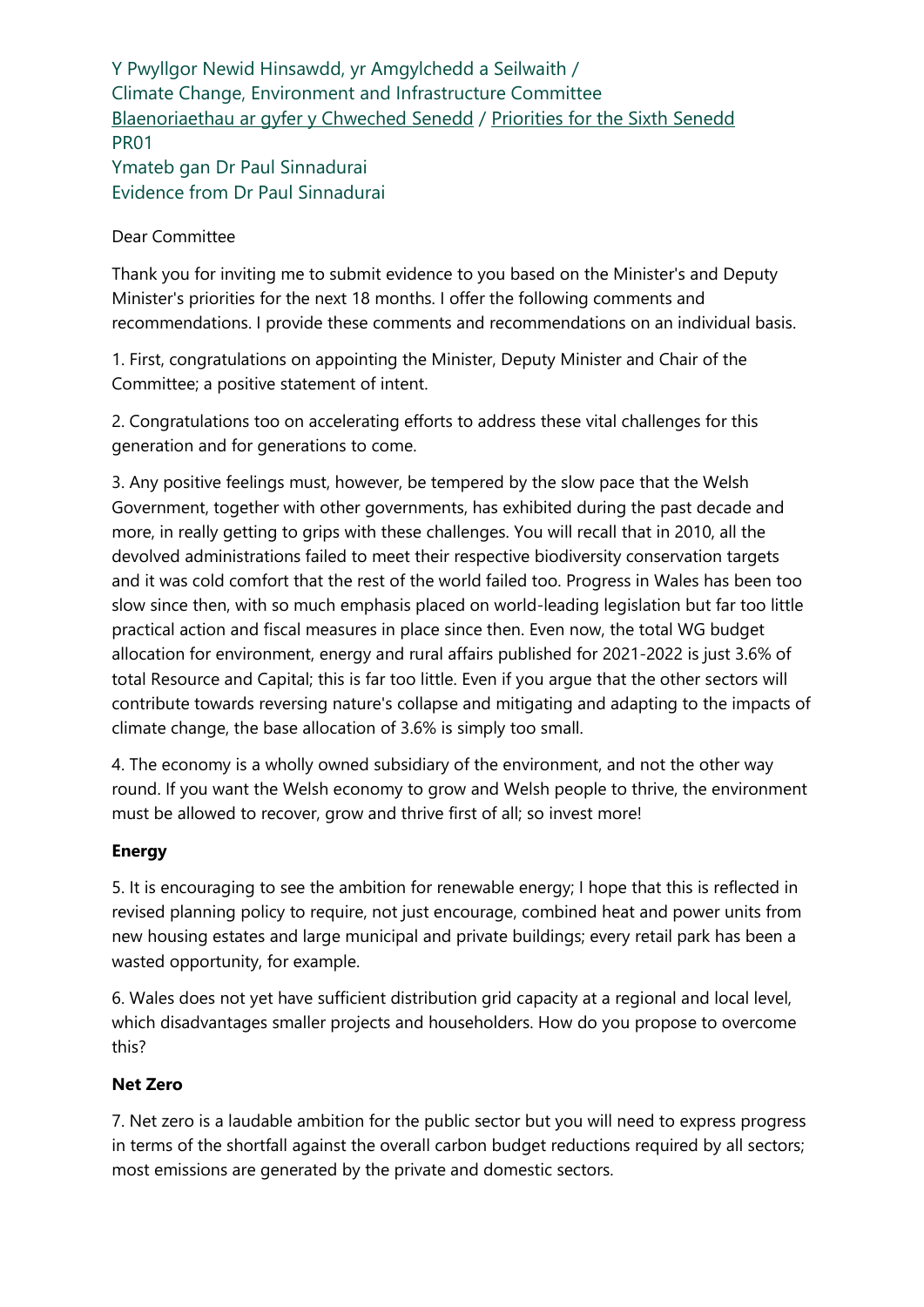8. Recent announcements by the Royal Meteorological Society and the former UK Government Chief Scientist Professor Sir David King, illustrate what has been apparent for a long time, that 2030, 2037 and 2050 targets are wholly inadequate and behind the curve for addressing climate change. Is the Welsh Government prepared to set better targets that are based on reality?

# **Trees**

9. Yes, the UK and Wales lack sufficient tree cover but you risk seeing a lot of new trees die where they are planted poorly, are the wrong species for the local conditions or are vulnerable to the vagaries in weather that climate change is causing, from drought and heat stress to waterlogged soils and frosts. As well as financial incentives, private initiative and national strategy, you need a coherent and robust plan in terms of ecological function of tree-rich landscapes within catchments, so that we can track the benefits and anticipate the unforeseen consequences. You need to invest properly in the right expertise, spread widely and available locally, to enable concerned people to do this right.

10. To meet your ambition, you need a lot more ecologists at large in Wales. Are you investing to develop this expertise at universities? Is ecology a strong subject in the Welsh curriculum? Should ecology be a mandatory subject for GCSE?

11. You need to issue advice to avoid a proliferation in plastic waste from the millions of tree guards.

# **Nature and Biodiversity**

12. Changes to agriculture will see more land released from agriculture. This creates an opportunity for nature recovery achieved through various means ranging from deliberate intervention to recover nature to deliberate and accidental non-intervention. To understand how land release affects biodiversity and nature recovery, you will need to track it through e.g., the Countryside Survey, with the latter carried out at a higher level of resolution.

13. In 2018, DEFRA's former Chief Scientist Professor Sir Ian Boyd advised that the world has until 2030 to reverse the catastrophic collapse in nature and this will require "disruptive change." Your priorities need to illustrate how the WG will accelerate nature recovery. Wales has lost a lot of ground since 2010 due to the heavy focus on establishing Natural Resources Wales and breathing life into the WFG Act and Environment (Wales) Act; a lot of bureaucratic effort during the past decade but too little practical action. Where's the urgency?

14. Your priorities also need to exemplify the ecosystem approach through multi-year spending plans, budgets and programmes.

# **Circular Economy**

15. Please expand your understanding of a circular economy, which involves more than reuse of resources. It is also about circular, local lives and livelihoods and local supply chains. You could do worse than measure this through a combination of doughnut economics and monitoring ecological footprints. The Optimised Retrofit for social housing, and the "RoRo" model outlined in 18 below, would fit here too.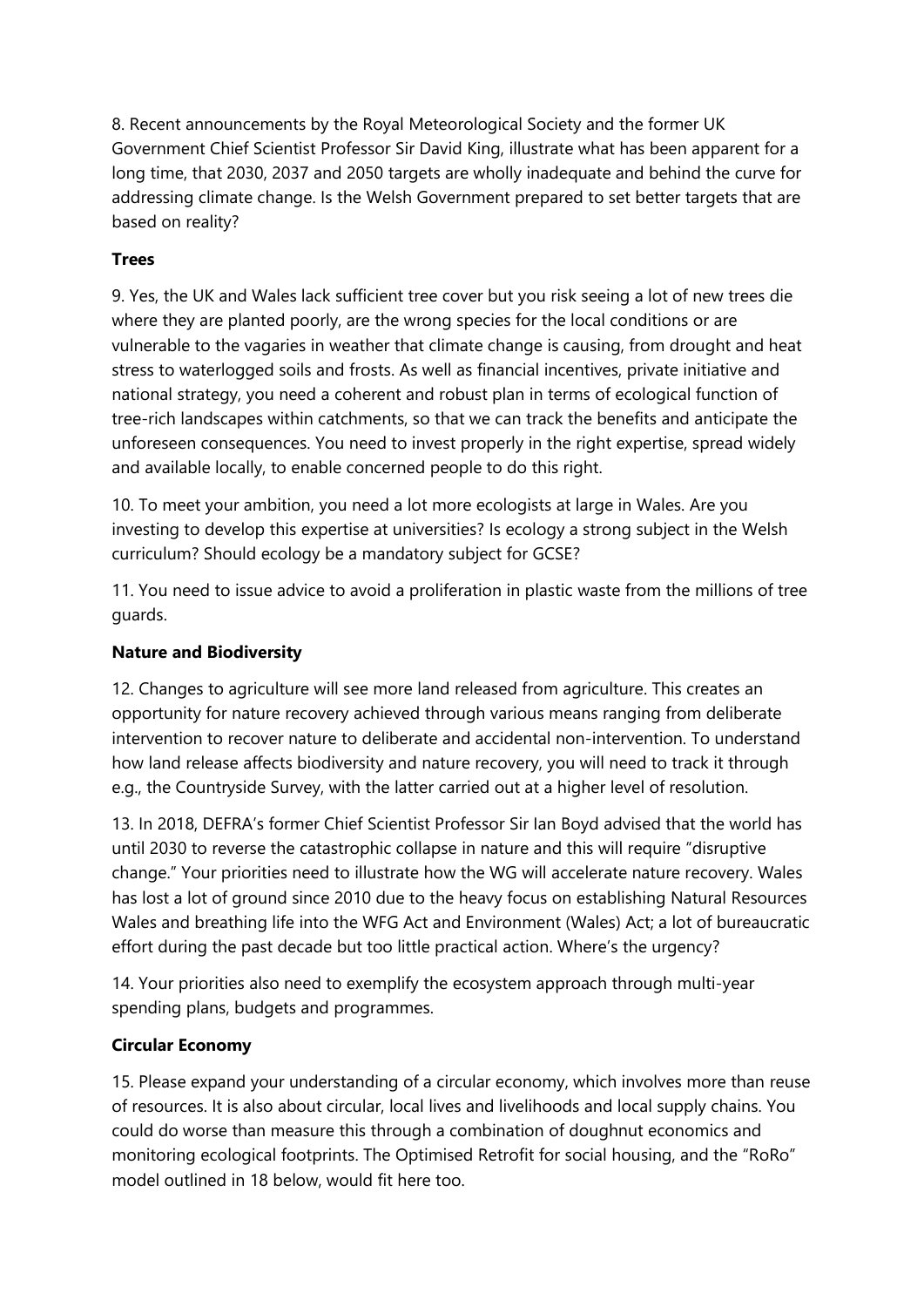# **Transport**.

16. I urge you to look beyond the short term solution of electric cars, buses and lorries. I have three mantras on this.

a. First: what is a row of electric cars or even driverless cars? A bus! What is a row of electric buses or lorries, or even driverless buses and lorries? A train! So, the answer is to move swiftly beyond the notion of personalised transport towards a massive re-shaping of Wales' transport infrastructure: a "National Metro System", accelerated by opting for light rail and trams connecting towns and villages via hubs (see c below), alongside the current larger scale trains; blending transport systems with Active Travel, where the latter is re-cast to be fit for rural Wales too.

b. My second mantra is that you must pay attention to the future of the bitumen and asphalt supplies, which the world relies on to build and maintain its roads. These are biproducts of the oil industry, which is on its way out; so, bitumen and asphalt are on their way out too. What then? Electric vehicles still need roads but roads aren't sustainable, and they are major sources of carbon emissions too throughout the lifecycle of their raw materials, construction and use. We won't be re-surfacing roads with recycled plastic in future because plastic deteriorates, emits carbon and micro-plastic fragments. So: electric buses and a National Metro System are the answer for Wales, coupled with major lifestyle and life choice changes that this demands.

c. My third mantra ties together the first two. By moving from road to rail we will significantly reduce emissions and traffic and the other damage that road traffic causes to human health and biodiversity. Road haulage is out of control, with Britain's just-in-time supply chains over-reliant on too many road freight vehicles. It will be impossible to replace this with electric supply vehicles. So, we must move this onto an enhanced rail network – a National Metro System – interlinking with regional and local roll-on-roll-off hubs – "RoRo Britain" and "RoRo Wales" – with successively smaller trains, trams and e-carts moving goods to local retailers via hubs, which would form part of the new circular economies, local supply chains, green employment and localised industrial renewal.

17. Providing an e-charging network for a like-for-like volume of private vehicles is not sustainable, either in terms of the electricity demands or in terms of the environmental damage required to install the infrastructure.

18. Personalised electric vehicles come with the same very high environmental cost in terms of raw materials as their hydro-carbon predecessors; the only difference being their power supply. The mining for raw materials such as lithium from mines and quarries, and for other semi-precious and rare, finite minerals from deep ocean nodule trawling and the Arctic Circle will be a retrograde and immoral step because now we know the environmental impact that we are inflicting during this Anthropocene era; e-vehicles simply continue that practice and kick the bigger decisions, to move away from personalised vehicles, down the road.

19. So, you have a major job on your hands to start persuading individuals to think differently about our life choices, which have been heavily subsidised by hydrocarbons and